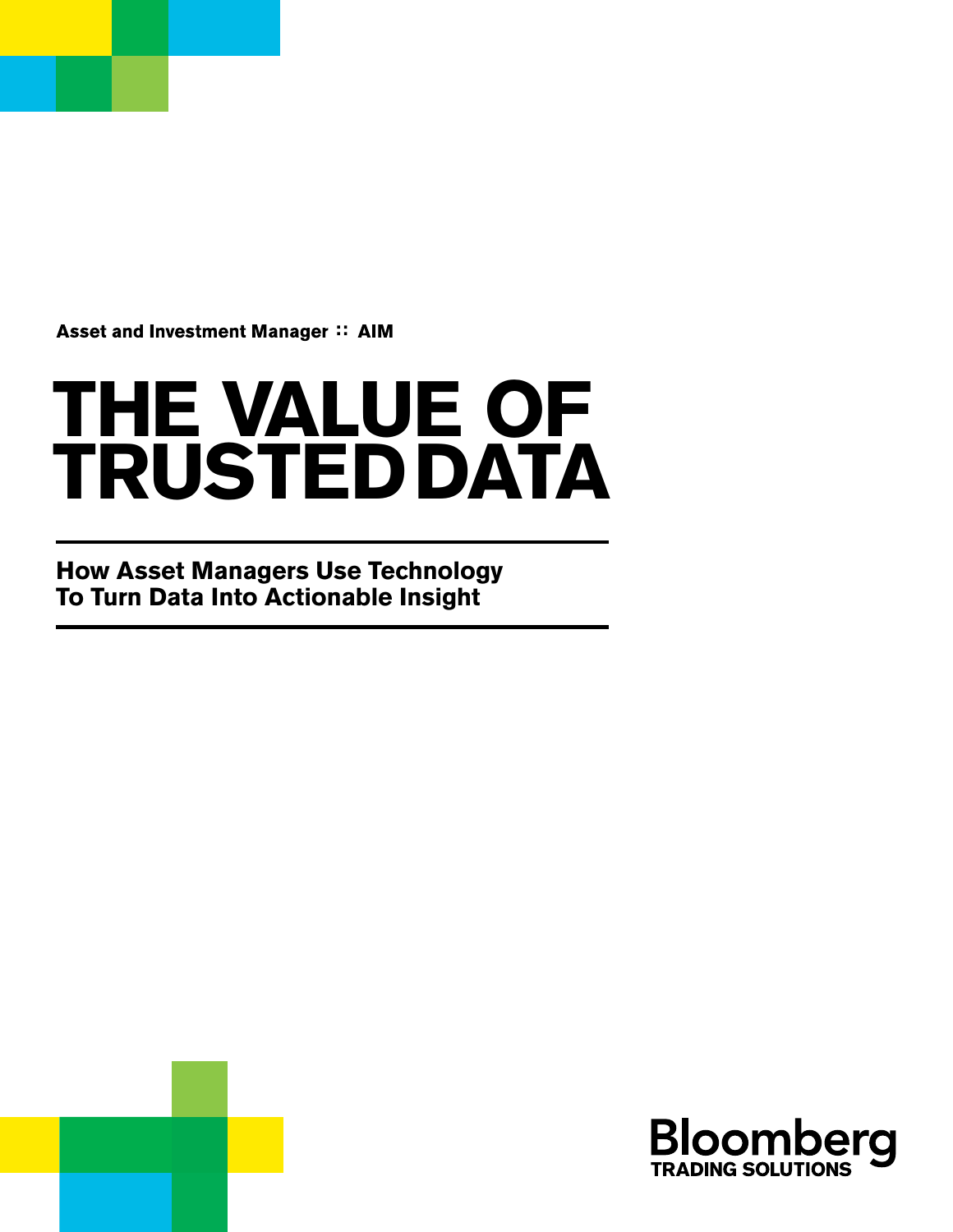## **THE VALUE OF TRUSTED DATA**

HOW ASSET MANAGERS USE TECHNOLOGY TO TURN DATA INTO ACTIONABLE INSIGHT

Faced with greater challenges and an expectation to do more with less, buy-side firms are evaluating how to create competitive advantages with trusted, reliable data.

#### **WHAT MAKES DATA VALUABLE?**

For thriving investment management firms, growth brings unexpected challenges: trading in new regions and asset classes, more regulatory guidelines to follow, greater demand for transparency and more pressure to operate efficiently. Of course, firms are expected to do all of this with less resources and lower costs.

In this situation, consistent and accurate data becomes increasingly valuable and the key to managing growth in an efficient, cost-effective way.

#### **WHEN DATA MEETS WORKFLOW**

Inconsistencies and discrepancies infiltrate buy-side workflows because of the inherent process complexity and the number of participants across the portfolio management, trading and operations. Workflows involve four pairs of data, all of which operate according to different rules and schedules:

- **»** Real-time vs Historical data
- **»** Firm/Client vs Market data
- **»** Static vs Derived data
- **»** Internal vs External data

Real-time and historical data typically come from different sources, as do data from the firm and data from the market. Static data performs differently than derived data such as portfolio and risk analytics. Firms must also manage data that originates internally and externally.



Source: Bloomberg buy-side survey (+100 participants)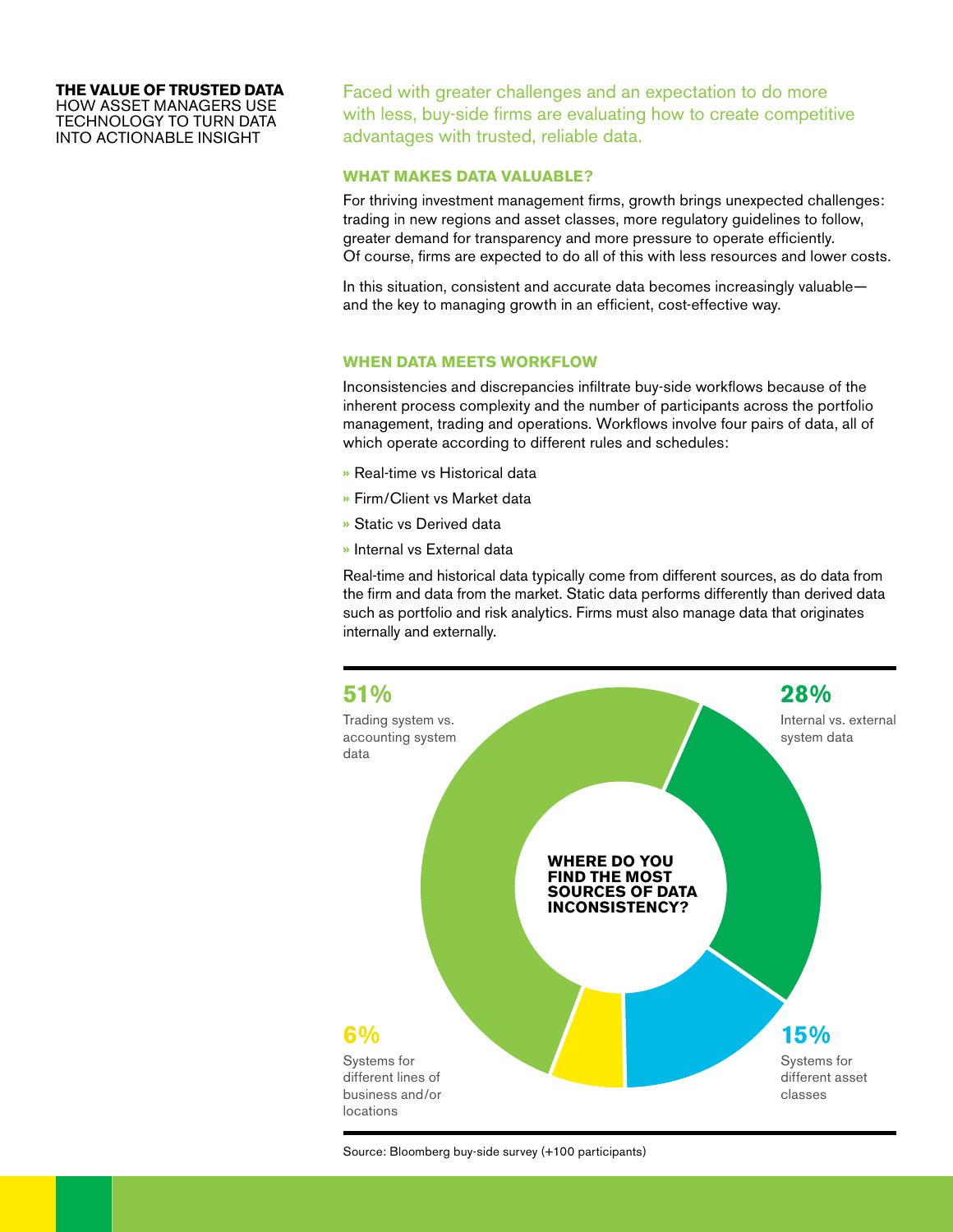**Firms that are handling these challenges successfully have figured out how to turn data into a competitive advantage.**

#### **ENTERPRISE-WIDE IMPACT**

Data issues affect the whole enterprise. To survive, firms need to keep regulators and investors informed with better transparency. Firms are dealing with risk across asset classes and portfolios in ways that change how counterparties are evaluated. Portfolio managers demand better data to make decisions, while traders need better data to improve outcomes. And virtually all firms want to bolster client service and sales. Data is not necessarily the only solution, but it is a unifying theme for these issues. Firms that succeed are turning data into a competitive advantage through superior governance, foundational consistency and close alignment of data with the firm's business goals.

#### **Three key points**

- **»** Data affects the entire enterprise
- **»** Let strategy inform technology
- **»** Trusted data is a huge advantage

#### **THE IMPACT OF INCONSISTENCY**

The direct costs of inconsistent data include multiple feeds and sources as well as the systems used to manage them. Indirect costs are higher and include all of the labor required to connect these systems to each other. The largest costs are unquantifiable. In other words, firms that establish data consistency across the enterprise tend to make faster, better decisions and simplify supporting infrastructure.

#### **WHAT ARE THE TOP CHALLENGES RELATED TO DATA & DATA MANAGEMENT?**



Source: EY Managing complexity and change in a new landscape. Global survey on asset management investment operations.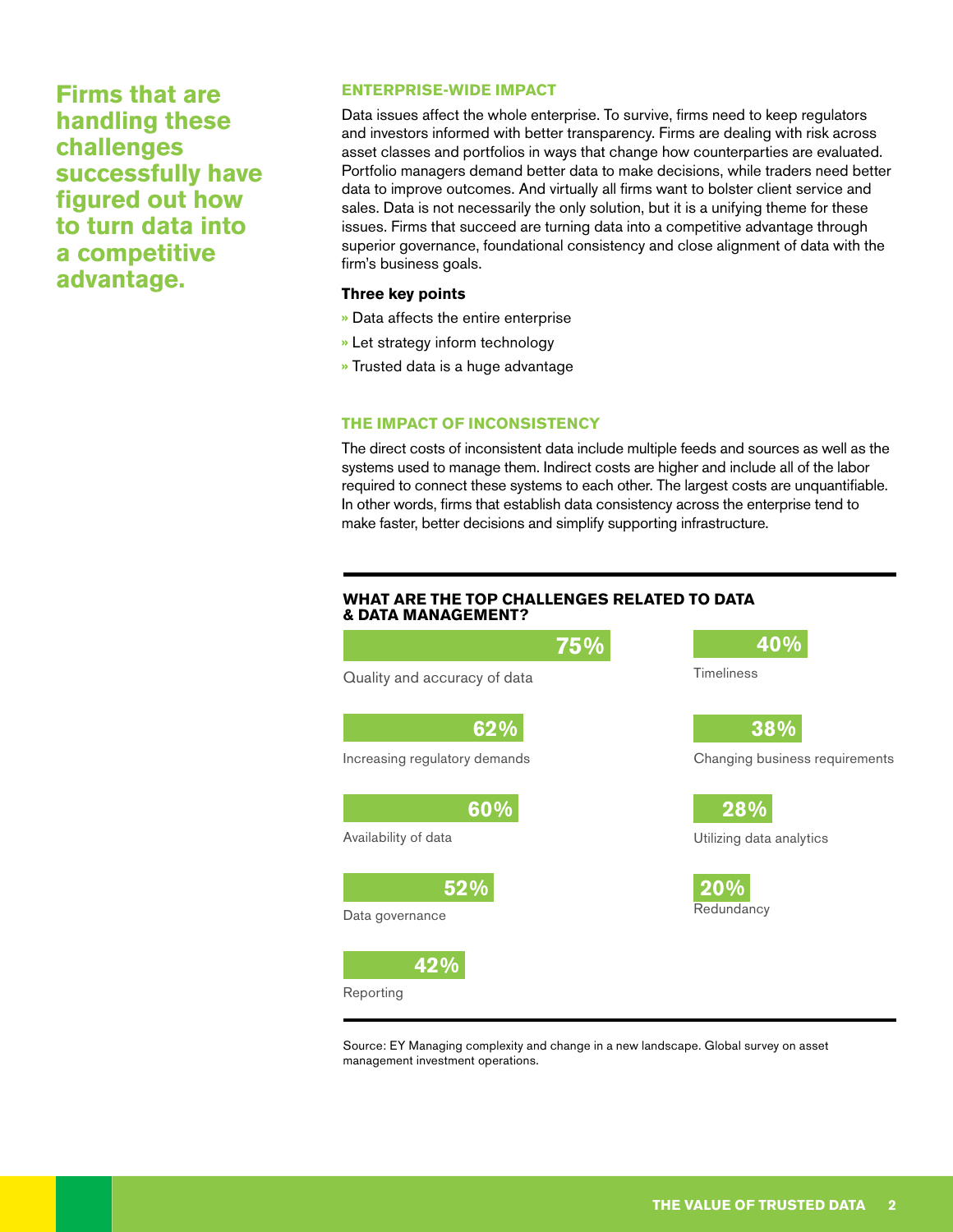#### **ESSENTIALS OF EDM**

Concerns about data quality have gained traction among C-level audiences as firms emphasize at all levels that technology platforms are not very useful unless they are nourished with good data. (This trend can be seen in how CIOs now vastly outnumber CTOs.) Offloading data management tasks to an Enterprise Data Management (EDM) provider is a proven way to improve time to market for new sources of data and gain transparency into how vendor data gets cleansed and validated. As a managed service, EDM gives firms a way to stop worrying about complex integrations and focus instead on using trusted data in portfolio and risk management applications. Bloomberg PolarLake delivers enterprise data management solutions worldwide, improving data quality and data governance for both buy-side and sell-side firms across operations, risk and regulatory environments.

#### **COMPLIANCE CONCERNS**

What keeps CCOs up at night is the prospect of missing a violation of a regulatory rule because the proper data was not available. Poor-quality data could also result in misevaluating a client mandate and, in a worst-case scenario, losing the client's business. With these two simple examples, it is clear that validated data is vital for a firm's profitability and reputation.

#### **THE IMPORTANCE OF RECONCILIATION**

Having sound market data is only half the battle. Firms must ensure they have a stable internal concept of truth when reconciling positions, transactions, and cash. Managing external data coupled with internal information can be quite challenging, and the appropriate tools are required to ensure efficiency while effectively managing risk. Bloomberg's reconciliation suite (REC) empowers firms to take positions, market value, and transactions for both securities and cash and reconcile them to a second system in an automated fashion.





Source: CEB 2014-2015 Adoption and Investment Survey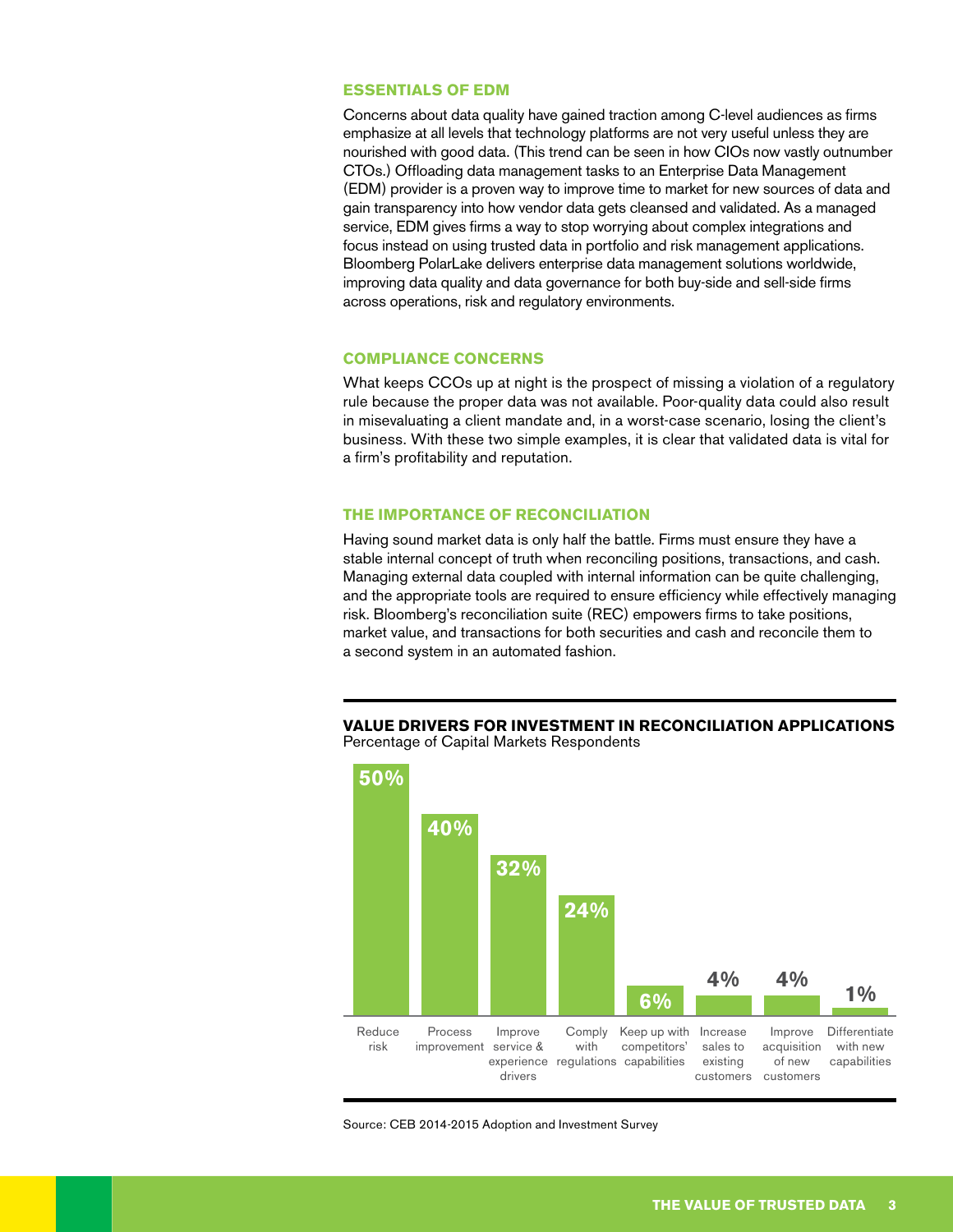#### **ULTIMATE OBJECTIVES**

Asked to distill trusted data down into a few critical goals, buyside survey respondents named three: consistency, transparency and timely delivery. Illustrating the importance of all three, one client shared an anecdote about a large asset manager that kept its private equity, real estate, equities and fixed income businesses separate but wanted to understand risk in a more holistic way. This led to closer discussions with the firms counterparties, followed by requests for detailed exposure assessments. Because each line of business defined counterparties differently, retrieving the data took up to three weeks of manual work, by which time the assessment was out of date. Accuracy is not enough. Efficiency counts.

#### **BEST PRACTICES**

Although internal work-arounds remain a popular way to solve data issues, firms that are enjoying the most success tend to follow two best practices. First, they are using the objectives of the business to drive technology decisions. With a clear view of strategy, firms can more easily determine which data tools to invest in, how much work to take on internally and how much help to enlist from thirdparty providers. Second, firms are focusing on getting governance right. They are solidifying data definitions and building a consistent view of counterparties.

#### **COMPREHENSIVE ADVANTAGES**

Firms that invest in trusted data should expect a corresponding return. According to buyside survey respondents, these advantages can be extensive. Superior data brings peace of mind while it helps reduce costs and improve efficiency. From a compliance perspective, trusted data streamlines troubleshooting. A reliable data foundation speeds time to market for new asset classes and geographies. Managed solutions do this too, making it easier to fulfill client requests, such as using a specific price provider for a given asset type. And overall, trusted data allows the management team to make better, faster decisions about investments, risk, IT and resource allocation—so it can pursue and realize new opportunities faster.

#### **HOW ARE FIRMS ADDRESSING DATA ISSUES TODAY?**

**24%**

EDM Solutions

**30%**

A Single Comprehensive Platform



Internal IT Efforts

Source: Bloomberg buy-side survey (+100 participants)